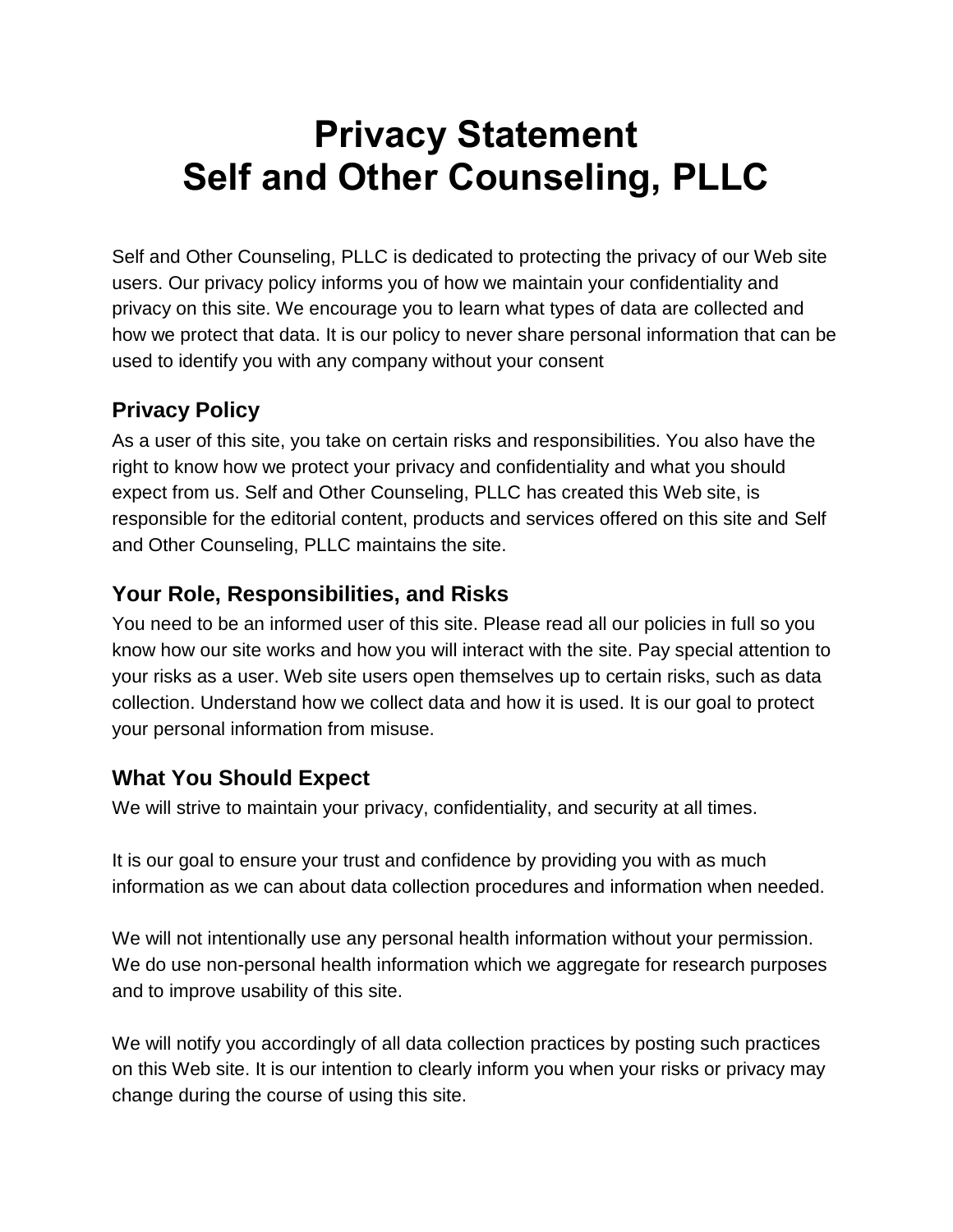We may change our privacy policy without prior notice, but will post new changes prominently on the Web site.

We want you to know that this system operates on a secure server. It is our goal to encrypt your personal information and personal health information before it is transmitted. Encryption is a form of scrambling and de-scrambling, an added security feature designed to help prevent unauthorized persons from seeing your information. Although we make every reasonable effort to protect personal information and personal health information from loss, misuse, or alteration by third parties, you should be aware that there is always some risk involved in transmitting information via the Internet and that hackers or thieves do find ways to thwart security systems. No provider-patient relationship is created unless we specifically notify you that one is created.

We will not accept or show you health information content, sponsored programs, or services that we know to contain false or misleading information or that we know promote ineffective or dangerous products.

#### **About the Information We Collect**

We understand that the personal information and personal health information you provide during your visit to our site is highly sensitive and you may have concerns about sharing such information with us. It is our goal to protect your privacy and we strive to develop practices and policies to safeguard your personal and personal health information.

#### **Personal Information**

On our site, you may be asked to volunteer your name, e-mail, address and telephone number. We refer to this type of information as "personal information" because it can be used to identify or contact you.

#### **Personal Health Information**

When this information is combined with any information on your health, we refer to this information as "personal health information." We often collect information on site use that has nothing to do with you as an individual, only as an anonymous user of the site. We call this information "aggregate information" and use it for purposes such as improving the usability, quality, and functionality of the site. We intend to use the personal information, personal health information, and aggregate information only for the purposes for which it was provided.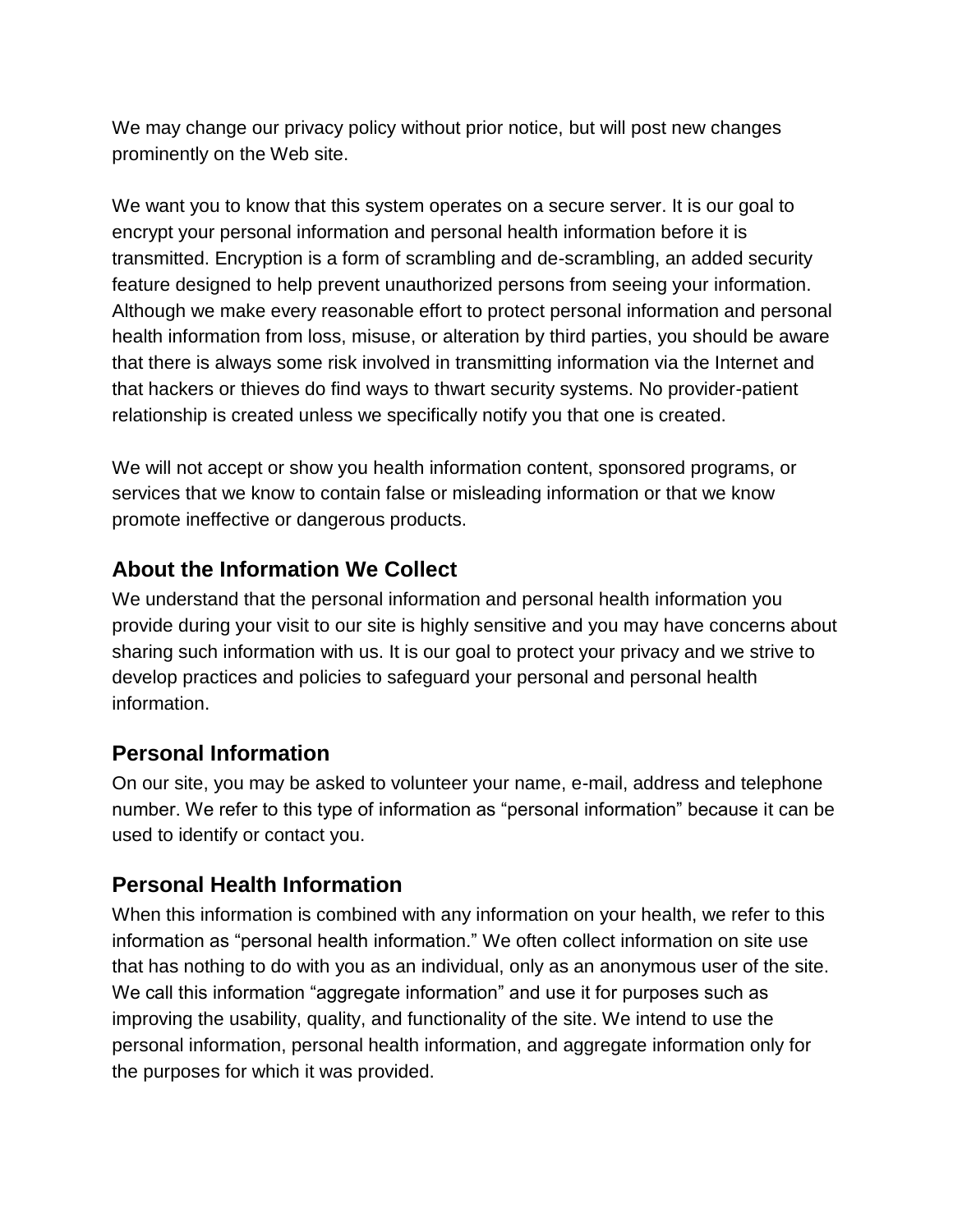#### **Our Site Uses Cookies**

In addition to collecting information that you submit to us, we also rely on "cookies." A cookie is a numeric code that a Web site transfers to your hard drive for record-keeping purposes. Every computer is assigned a different cookie, but our cookie does not contain or collect your name or other personal identifying information. When you revisit our site, the cookie allows us to recognize you, your interests, and your preferences. We also use cookies to help track the level of interest in different features on our site and to compile data that can help us improve our content.

Your browser software can be set to reject all cookies, including cookies from our site. Most browsers offer instructions on how to reset the browser to reject cookies in the Help section of the toolbar. If you reject our cookie, certain functions and conveniences of the site may not work properly. You do not have to accept our cookie in order to productively use our site. If you accept our cookie, we will never link the cookie to personal information and/or personal health information you provide to us. We will not allow other sites or third parties to use our cookies.

# **Who Collects the Data**

Self and Other Counseling, PLLC collects information in different sections of this site. Self and Other Counseling, PLLC collects most of the data via registration and for specific contact emails. This site also can collect information about you separately from Self and Other Counseling, PLLC such as from job applications, volunteer applications, membership applications, contact us messages, and from gift contribution forms. Self and Other Counseling, PLLC is interested in your information for the purposes of operating the site more efficiently, providing you with more efficient and reliable functionality, and for answering your questions and concerns.

Self and Other Counseling, PLLC may retain the data collected on this site for an indefinite period of time.

## **Where Information Is Collected**

We collect information about you at several places throughout the site. You will be informed on how this information is collected at that time. You will also have the ability to opt-in to information collection when you enter the site or use a service.

## **How We Use Your Personal Information**

We continually seek new ways to maintain your trust as a user and improve our offerings. To provide new and better services, we monitor user traffic patterns and try to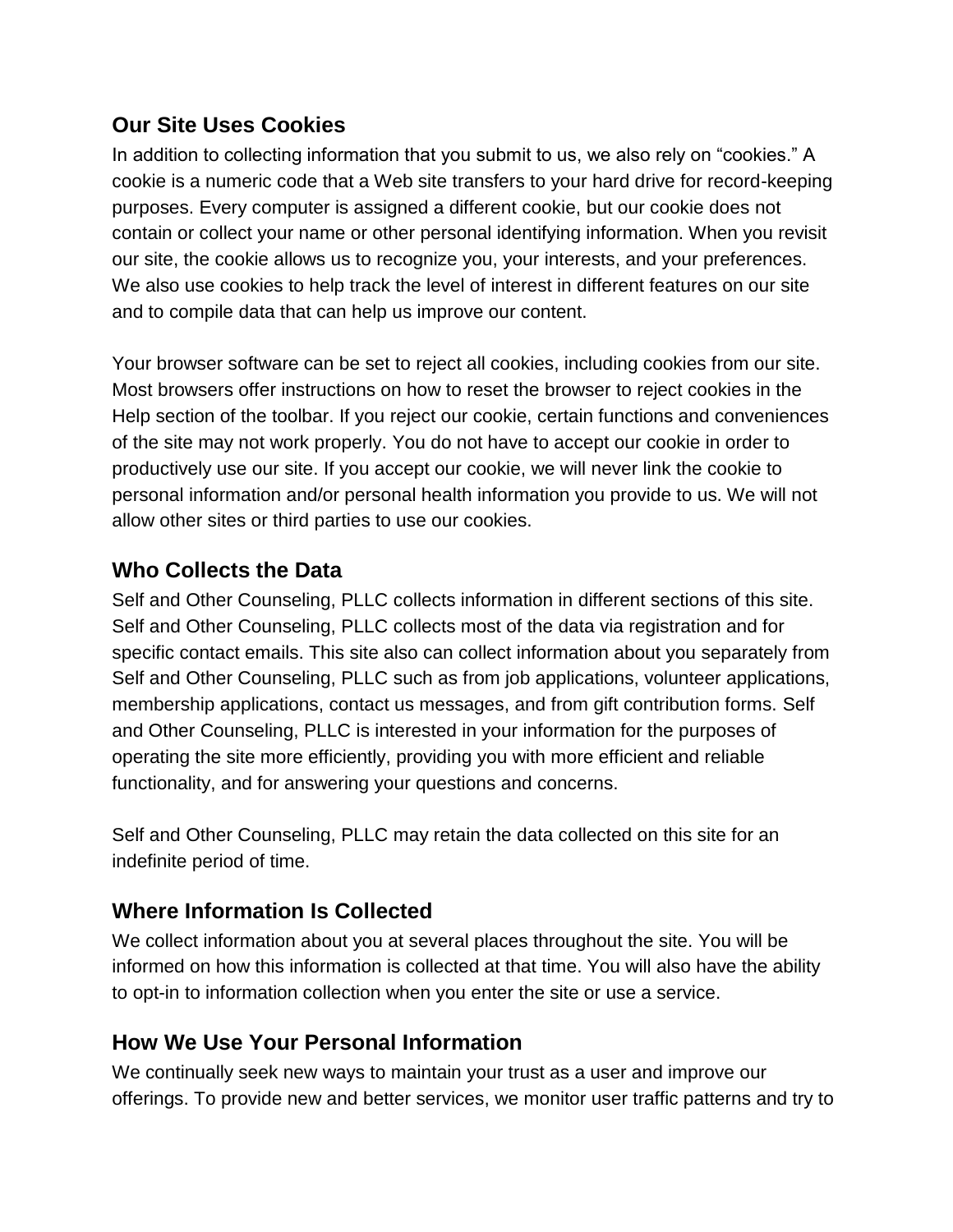analyze what our users like and do not like about our current offerings so we can design better services for you. We may also use certain information for testing purposes, site development and planning, and during the normal course of maintaining the site. When you use our site, you automatically allow us to collect this information related to these uses. In these cases, researchers, business analysts, system designers, and others may have access to the data we collect.

We do not intend to use or disclose any personal information or personal health information you provide on our site to an unrelated third party without your express permission, except as explained in this section.

You should know that there are circumstances when, in the ordinary course of business, we will share some information about you with a related third party. As stated elsewhere, we may also share aggregate statistical information on our users, sales, traffic patterns and site usage with our business affiliates and sponsors. There is nothing in this information that could be used to identify or contact you.

In certain limited circumstances, we may be legally compelled to release your personal information in response to a court order, subpoena, search warrant, law or regulation. In the event that we are compelled to disclose personal information and/or personal health information to a third party, we will notify you unless doing so would violate the law or court order. We also reserve the right to cooperate with law enforcement authorities in investigating and prosecuting users that violate our rules or engage in behavior that is harmful (or illegal) to other users.

#### **Site Ownership and Terms of Use**

We have disclosed the "Site Ownership" and "Terms of Use" for this site. You have the right to know who owns this site and understand the terms and conditions for our Web site. Please read this agreement entirely and carefully prior to using this Web site. By accessing our site, you agree to the terms and conditions outlined in this section.

## **Site Ownership**

This Web site, Self and Other Counseling, PLLC, is solely owned by Self and Other Counseling, PLLC. By accessing and using this site, you agree to the following "Terms of Use" and all applicable laws. If you do not agree to these terms, you are not permitted to access the site or the materials within this site. Self and Other Counseling, PLLC reserves the right to update or change the terms of use or this Web site at any